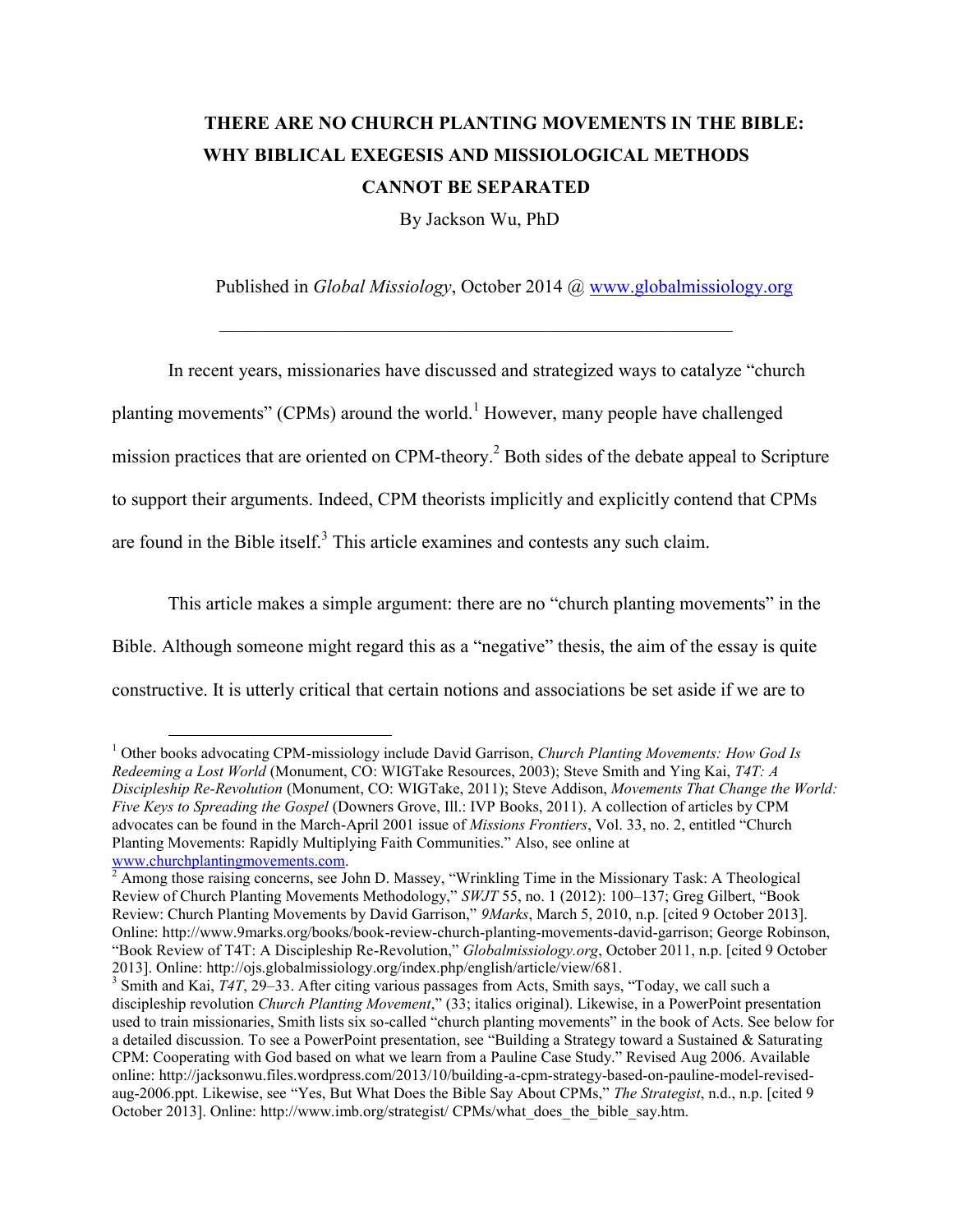develop biblically faithful and strategically wise missiology. Of course, there is much to commend in CPM literature. However, we cannot simply draw out what is good from a CPM theory without examining related ideas, such as its use of Scripture. When applying some aspect of CPM missiology, we may unwittingly assume ways of thinking or interpreting the Bible that are counterproductive. Therefore, this essay tries to help readers discern theory from theology.

What am I *not* saying? I am not saying that CPMs are impossible. God is sovereign to do as He wills. I am also not saying that all principles associated with CPM-theory are unbiblical. Likewise, I am not claiming that those who espouse CPMs oppose the Bible. Given the ease with which people can misunderstand one another, all sides of the discussion should be careful when they assert that CPMs are either "biblical" or "unbiblical."

It is one thing to use the Bible to affirm certain ministry principles; it is quite another to claim that particular mission practices are actually in Scripture. This article lays out the following argument. CPM theorists claim that in the Bible we see God starting CPMs through the Apostle Paul. However, they do not use the Bible to define a CPM. In that sense, the standards used to assess CPMs are quite arbitrary. By "arbitrary," I simply mean that such measures are determined by CPM researchers, not the Bible. Practically speaking, an unfortunate correlation is thus made. CPM theorists appeal to biblical authority while affirming the extrabiblical criteria established by researchers to assess so-called "CPMs."

What is at stake? Does it matter if there are (or are not) CPMs in the Bible? Yes. What at first seems like a benign use of the Bible to affirm good principles in fact leads to a number of negative consequences. These will be discussed in more detail at the end of the article. For now, I will simply trace a few broad thoughts regarding application.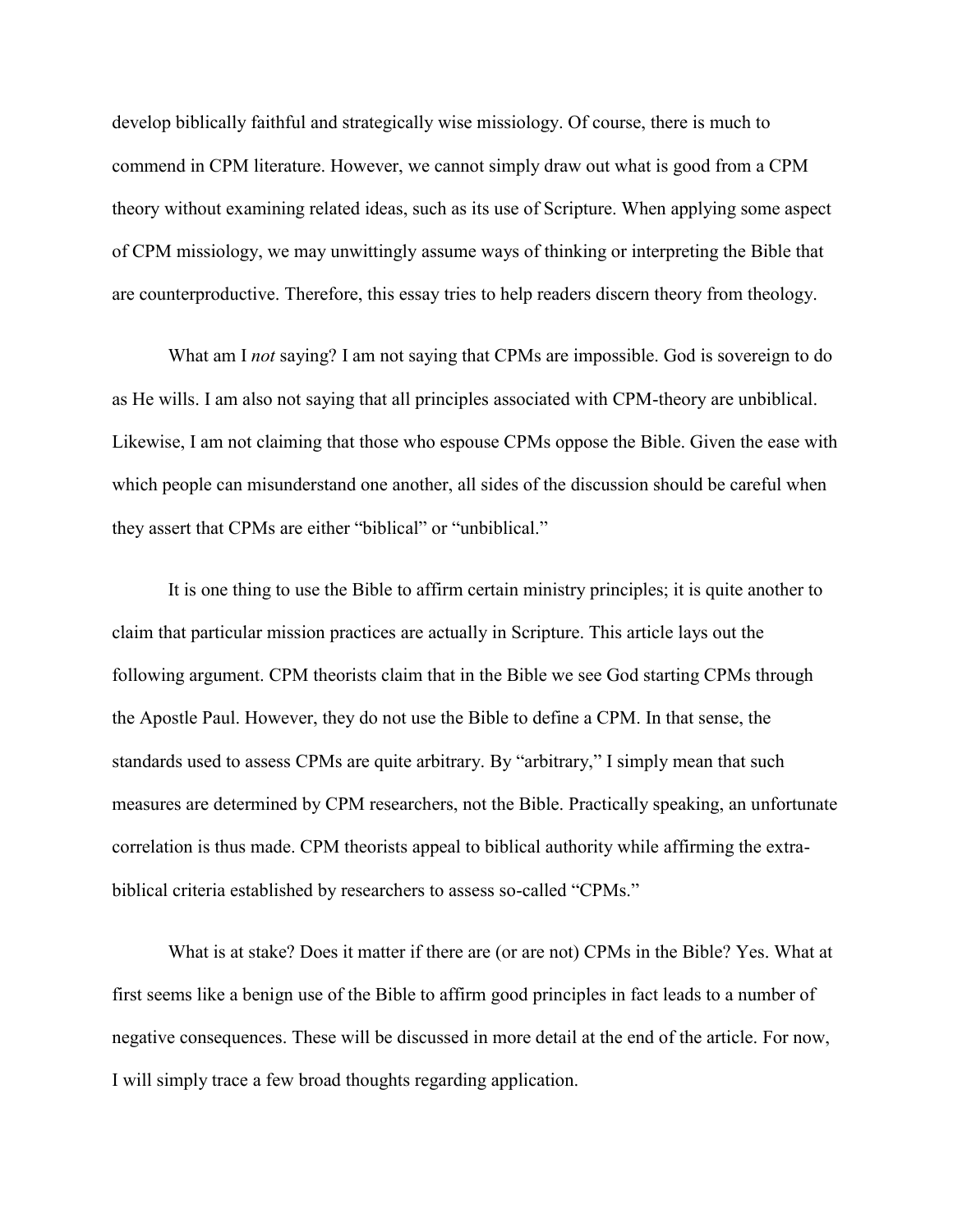First of all, mission practice should be grounded in Scripture. At a minimum, methodologies should be consistent with (i.e. not contradict) the biblical text. More hopefully, mission methods will even *derive* from Scripture.

Second, those who train others to use particular methods must be careful about appealing to the Bible to authoritatively support their approach. Perhaps, a certain church planting method affirms biblical principles; however, trainers could easily overstate their biblical support by saying that the Bible *prescribes* the use of those methods.

Third, our ministry methods can unwittingly shape the theology of those influenced by such methodologies. For example, if trainees accept the assertion that CPMs (or any other theory or practice) are in the Bible yet we discover the contrary, then the trainees will not only misinterpret Scripture. Further, they can foster bad habits of biblical interpretation and even develop systems of thought to compensate for their wrong understanding of the Bible.

### **What is a "Church Planting Movement" (CPM)?**

In order to identify a "CPM," we should first try to define it. If the label "CPM" is to have any practical significance, it is important to specify as clearly as possible what is and is not a CPM. Reasonably distinct boundaries are needed to assess potential CPMs; otherwise, the term becomes utterly arbitrary such that nearly anything could be called a "church planting movement."

David Garrison and the IMB offer a standard definition: "A simple, concise definition of a Church Planting Movement (CPM) is *a rapid and multiplicative increase of indigenous*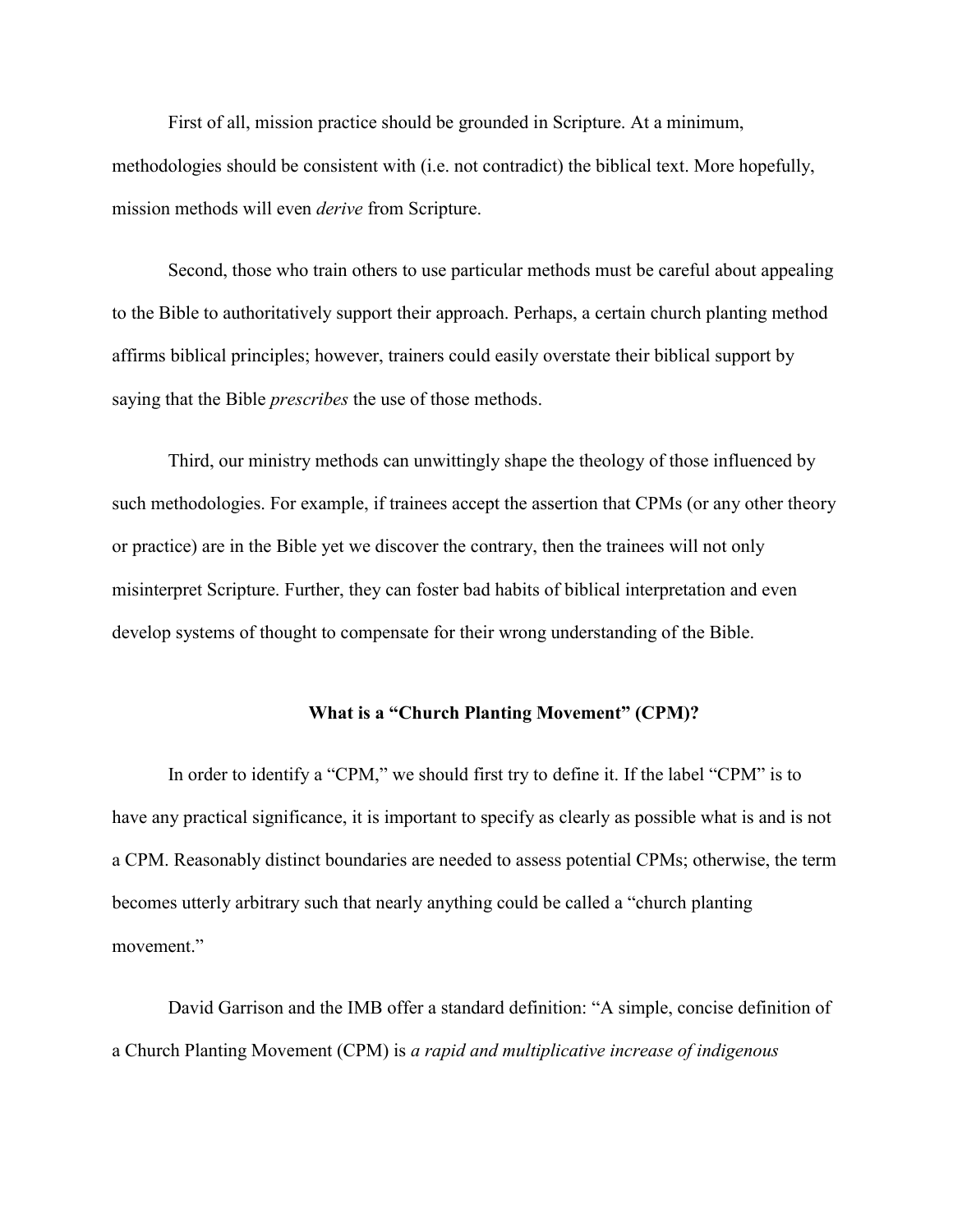*churches planting churches within a given people group or population segment.*" <sup>4</sup> Garrison elaborates, "there is an exponential increase. This means that the increase in churches is not simply incremental growth--adding a few churches every year or so. Instead, it compounds when two churches become four, and four churches become eight to ten, and so forth."<sup>5</sup>

When it comes to assessing what constitutes a CPM, Jim Slack, researcher for the IMB, is more specific. In 2011, he stated, "Five years ago, IMB's Global Research identified 42 emerging CPMs. As a rule, we look for 50% annual growth rate in new churches; 25% annual growth rate in total churches and/or other field support for an emerging CPM."<sup>6</sup> In order to even be on a "CPM Watch List" Garrison says that these growth rates must hold "for the past two years."

David Watson, Vice-President of Global Church Planting with CityTeam International, is a well-known spokesman for CPM theory. His personal blog claims, "God has used the leaders David trained to start over 100,000 churches in the past 15 years, and more than 4 million people have been baptized as a result of God's moving in the areas where trained local workers have devoted themselves to God's work."<sup>7</sup> He further illustrates how people define CPMs:

A Church Planting Movement is an indigenously led Gospel Planting and obedience-based discipleship process that has resulted in a minimum of 100 new locally initiated and led churches, three generations deep, within two years. . . . Less than 100 churches, regardless of generations, do not constitute a CPM. More

<sup>4</sup> David Garrison, *Church Planting Movements* booklet (Richmond, VA: IMB, 1999), 8. Accessed 9 Oct 2013. Online: http://www.churchplantingmovements.com/images/stories/CPM\_ Profiles/cpm\_booklet\_ standard\_english.pdf. Also, Garrison, *Church Planting Movements*, 21–22. <sup>5</sup> Garrison, *Church Planting Movements* booklet, 1999, p. 8.

<sup>6</sup> Jim Slack, "How Many Church Planting Movements Are There?" *Mission Frontiers*, 13. Garrison rephrases the latter clause, stating there must be "field-based affirmation that a CPM is emerging." See David Garrison, "Church Planting Movement FAQs." Accessed 9 Oct 2013. Online: http://www.missionfrontiers.org/issue/ article/10-churchplanting-movement-faqs.

<sup>7</sup> David Watson, "About," Blog, *TouchPoint: David Watson's Blog*. [cited 9 October 2013]. Online: http://www.davidlwatson.org/about/.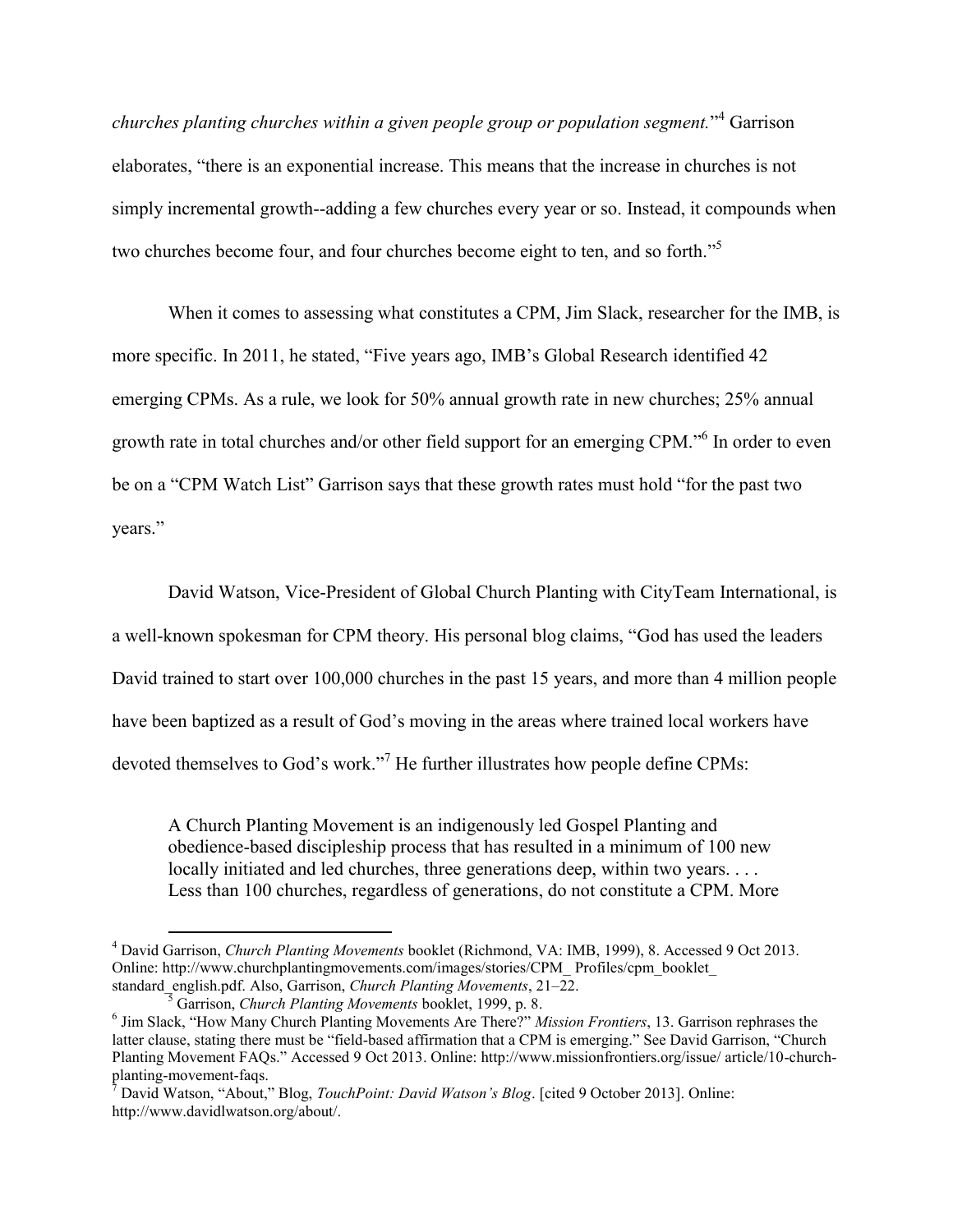than 100 churches, but not at least 3 generations deep, is not a CPM. It has to happen within two years or it does not qualify. The two years can count from the initiation of the work, or count back from a given point in time. If counting back, 3 new generations must be demonstrated.<sup>8</sup>

Notably, Watson adds that a CPM must consist of at least 100 churches and span 3 generations in less than two years. Watson speaks in more absolute terms; whereas Slack appeals to rate of growth: "When generations of local church members multiply churches to the extent that the total number of churches doubles every four to six years, a CPM likely exists."<sup>9</sup>

In short, CPM practitioners use at least three objective measures to determine what constitutes a CPM. The three critical areas include quantity, time, and location. Numerically, CPMs are described using either rate of growth or in absolute terms. With respect to time, there is some discrepancy among leading CPM theorists. At a minimum, two-years seems to be significant marker. Finally, the location of a CPM generally focuses on a narrow segment of the general population. In other words, one would not count the total number of Christians in a vast region (e.g. all East Asian countries) to assess whether a certain city, like Hong Kong, experienced a CPM.

Of course, CPM-theorists mention other characteristics that should mark a CPM. Garrison says every CPM will have "abundant evangelism," local lay leadership, and "healthy churches."<sup>10</sup> However, an unmistakable and essential emphasis of CPM theory is "rapid reproduction." As has been seen, key CPM theorists have quantified the word "rapid" in quite specific terms. Does the Bible have the same understanding of "rapidity?"

<sup>8</sup> David Watson, "Church Planting Movement (CPM)––Our Definition" *TouchPoint* Blog Post. Accessed 9 Oct 2013. Online: http://www.davidlwatson.org/2009/06/15/church-planting-movement-cpm-%E2%80%93-ourdefinition/.

<sup>&</sup>lt;sup>9</sup> Jim Slack, "How Many?," 12.

<sup>&</sup>lt;sup>10</sup> Garrison, *Church Planting Movements*, 171–97. These are included in a list of 10 essential attributes of a CPM.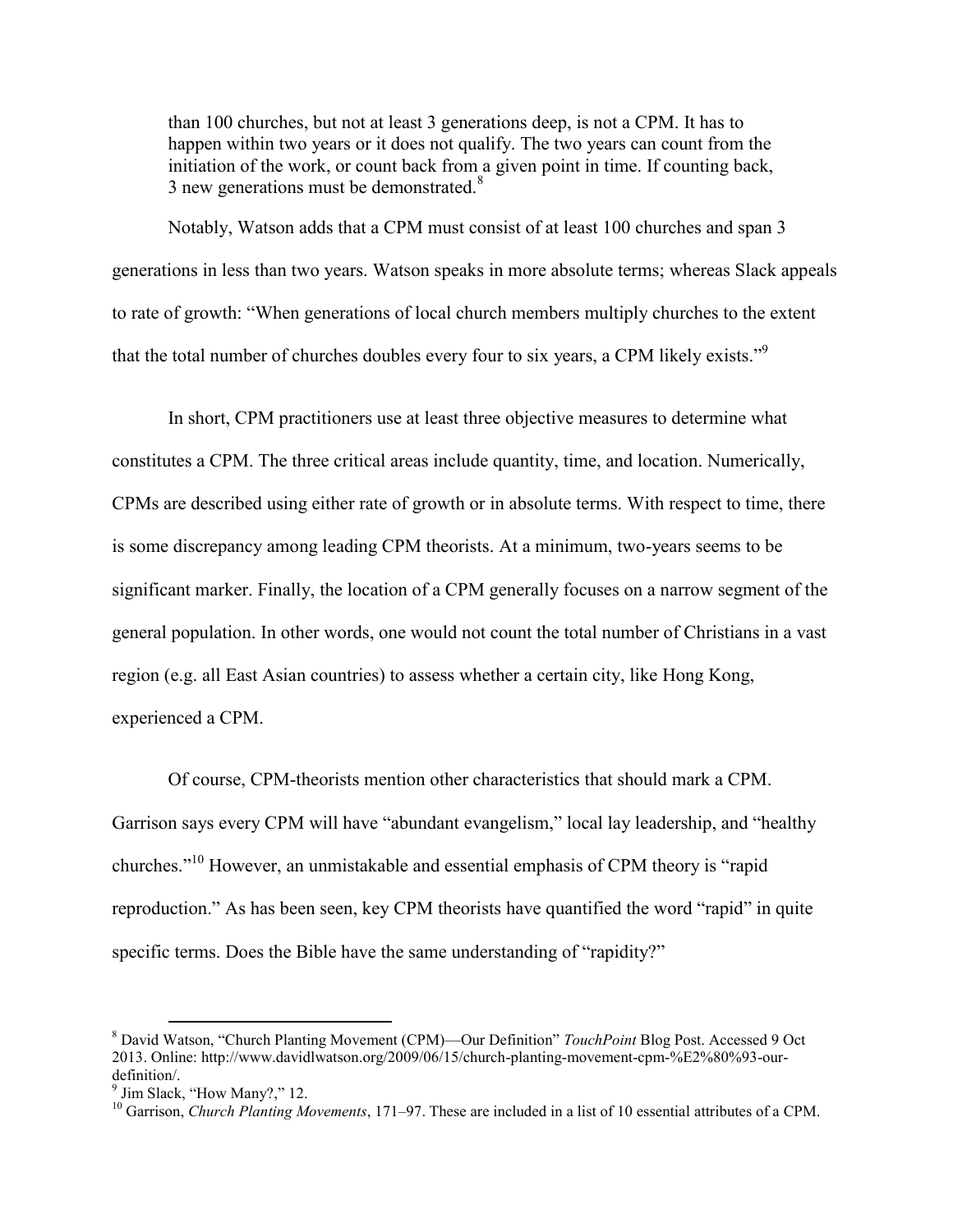What happens when these quantitative measures are applied to the Bible? If Garrison, Watson and others applied these standards to assess Paul's work, could they be able to say that he catalyzed a "church planting movement?"

#### **How People Read CPMs into the Bible**

We can find no CPMs in the Bible. A formal word for biblical interpretation is "exegesis." By "exegesis," one should "read out" of the text what the original meaning that biblical author wrote *within* a passage. On the other hand, "eisegesis" is the term that describes the problem whereby one's own ideas and assumptions are "read into" a passage of Scripture. I suggest that CPM-theory suffers a fundamental problem in that is commits "eisegesis."

I personally attended a meeting in which Steve Smith presented Paul as a case study.<sup>11</sup> He mentions seven passages from Acts.

> 1. Acts 13:4–52 2. Acts 14:1–25 3. Acts 15:39–16:40 4. Acts 17:1–34 5. Acts 18:1–21 6. Acts 18:23–20:1 7. Acts 20:1–38

What lessons does Smith draw from his study? First, Paul started "6 CPM streams in 8 years." Second, he says of Paul, "Once there were sustained CPMs he moved on."

Based on the evidence available to us, would Paul's work satisfy the assessment criteria mentioned above? The undeniable answer is "no." To begin, we are *not* routinely told the

<sup>&</sup>lt;sup>11</sup> Smith, "Building a Strategy." Implicit, in Smith and Kai, *T4T*, 29–33.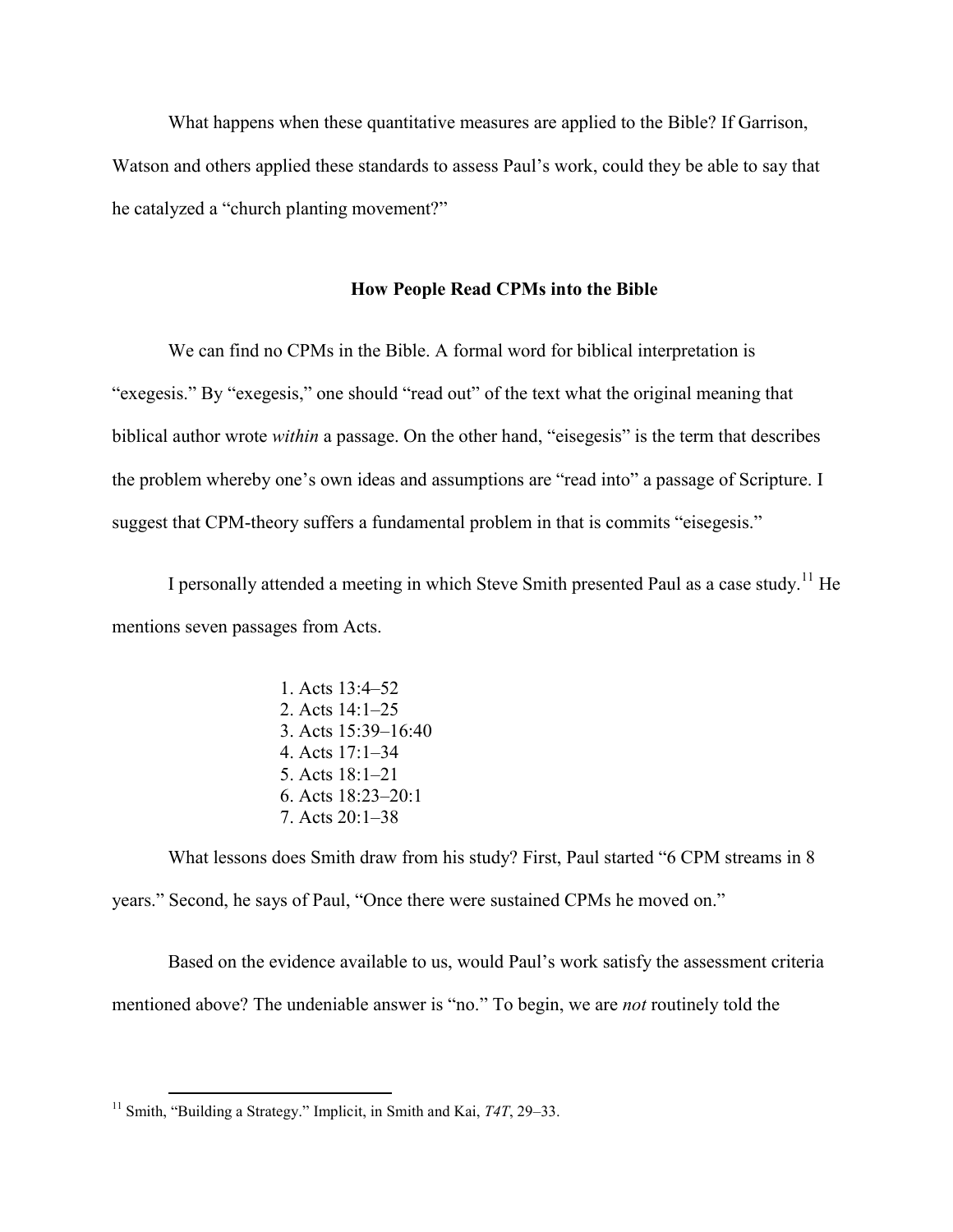number of people who became Christians. The most famous exception is found in Acts 2:41, when "there were added that day about three thousand souls" (ESV).<sup>12</sup>

However, the remark only describes what happened in a single day. Six verses later, the writer Luke adds, "And the Lord added to their number day by day those who were being saved" (Acts 2:47). Yet we should observe that Luke does not say that 3,000 believers were added each and every day. Not only this, the group of 3,000 consists of people originating from three different continents. Concerning Jerusalem in particular, Luke does not give us any numbers concerning the size of the city's church after two or three years. The Bible is simply silent.

What does the book of Acts actually say? In short, Luke gives us little data concerning the quantity of converts. We will examine a few key passages. These examples will sufficiently illustrate how easily one might read CPMs *into* the biblical text.

Concerning Acts 13, Smith says the "whole island [of Cyprus] receives the gospel in 2 months via gospel & signs."<sup>13</sup> In fact, Acts 13:5–6 says, "When [Paul and Barnabas] arrived at Salamis, they proclaimed the word of God in the synagogues of the Jews. And they had John to assist them. When they had gone through the whole island as far as Paphos . . . ." The text says nothing about the whole island actually accepting the gospel.

It is possible, if not more likely, that Luke more specifically refers to preaching in all the synagogues throughout the whole island. Although Smith suggests that a "[m]ovement results through  $[the]$  whole region" of Phrygia,  $14$  in fact Luke simply states, "And the word of the Lord was spreading throughout the whole region" (Acts 13:49). It is not clear how many of those that

 $12$  All Scripture citations use the English Standard Version (ESV) of the Bible.

<sup>&</sup>lt;sup>13</sup> Smith, "Building a Strategy."

 $14$  Ibid.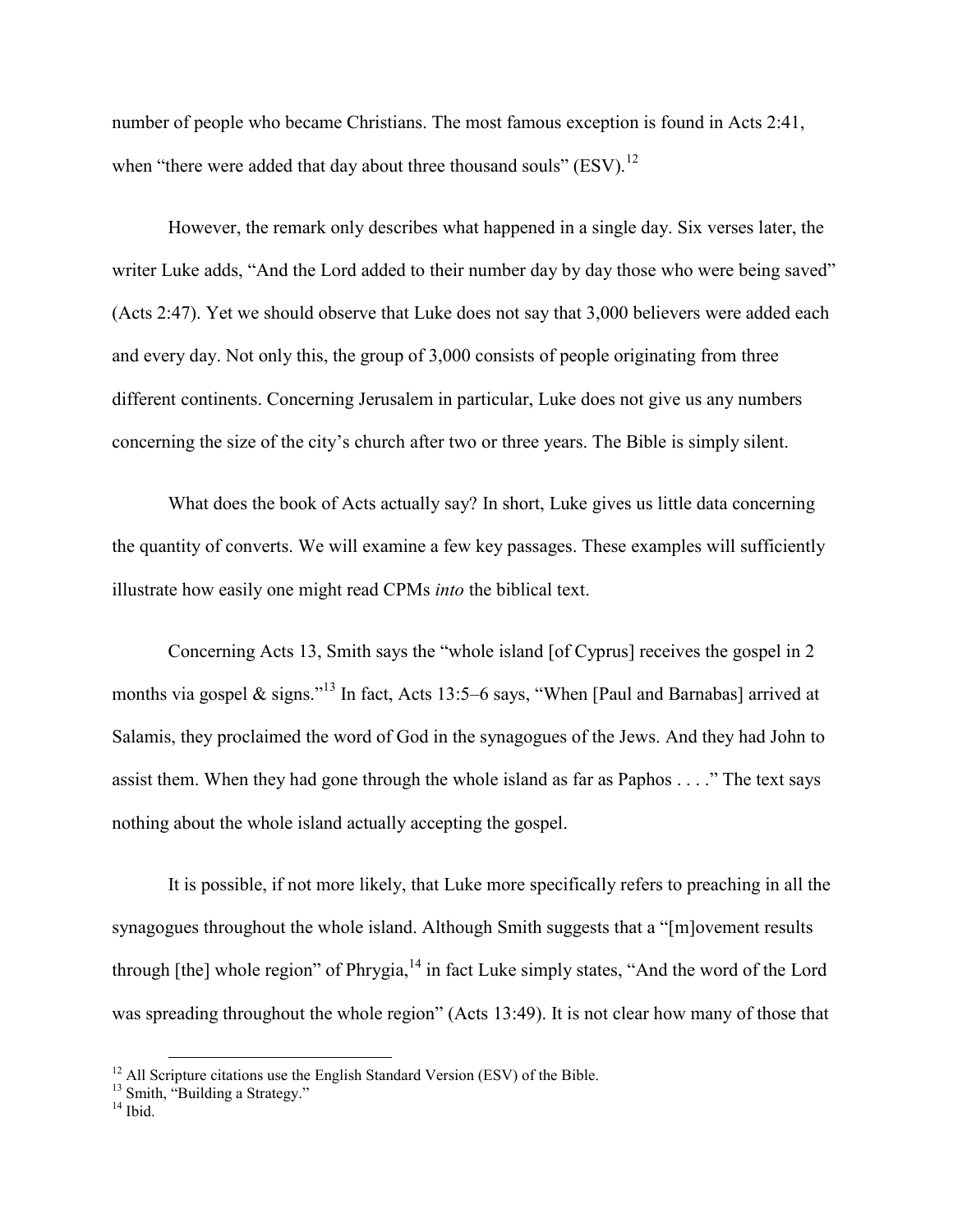heard this word actually received it with faith. For example, we today could say the gospel has spread (geographically) throughout the Middle East; however, no one supposes that every person in the region accepted the gospel.

Someone might be tempted to exaggerate the claims of Acts 19. Specifically, verse 10 says, "This continued for two years, so that all the residents of Asia heard the word of the Lord, both Jews and Greeks."<sup>15</sup> Again, Luke's statement concerns the scope of Paul's preaching. In fact, verse 26, Paul's accuser, Demetrius, argues, "And you see and hear that not only in Ephesus but in almost all of Asia this Paul has persuaded and turned away a great many people [ἱκανὸν ὄχλον], saying that gods made with hands are not gods." Again, "all of Asia" describes the geographic scope in which "many people" believed his message.<sup>16</sup> Acts 19:27 reaffirms the point that "all Asia" did not accept the gospel since Demetrius warns that the goddess Artemis "may even be deposed from her magnificence, she whom all Asia [ὅλη ἡ Ἀσία] and the world worship."

The fact that "many people" believe Paul's message in no way indicates a CPM. To claim more goes beyond the text moves toward eisegesis. Accordingly, we cannot call something a "CPM" simply because Acts tells us about "great numbers" of converts, as in Antioch (11:21), Iconium (14:1), Derbe (14:21), Thessalonica (17:4), Berea (17:12) and Corinth (18:10).<sup>17</sup>

<sup>&</sup>lt;sup>15</sup> The key Greek phrase is "πάντας τοὺς κατοικοῦντας τὴν Ἀσίαν ἀκοῦσαι τὸν λόγον τοῦ κυρίου . . . ."

<sup>&</sup>lt;sup>16</sup> The Greek word ίκανός is far too general in meaning to attribute any sort of number to it. The context makes it even more difficult to estimate any a numerical figure. This is because Paul's accuser no doubt would face the temptation to exaggerate Paul's influence in order to persuade his hearers.

<sup>&</sup>lt;sup>17</sup> Note also Rom 15:19–20, where Paul states, "... from Jerusalem and all the way around to Illyricum I have fulfilled the ministry of the gospel of Christ; and thus I make it my ambition to preach the gospel, not where Christ has already been named, lest I build on someone else's foundation." Clearly, this does not mean every person in this area became a Christian. Rather, verse 20 suggests Paul refers to his fulfilling his duty to preach the gospel where it has not been heard.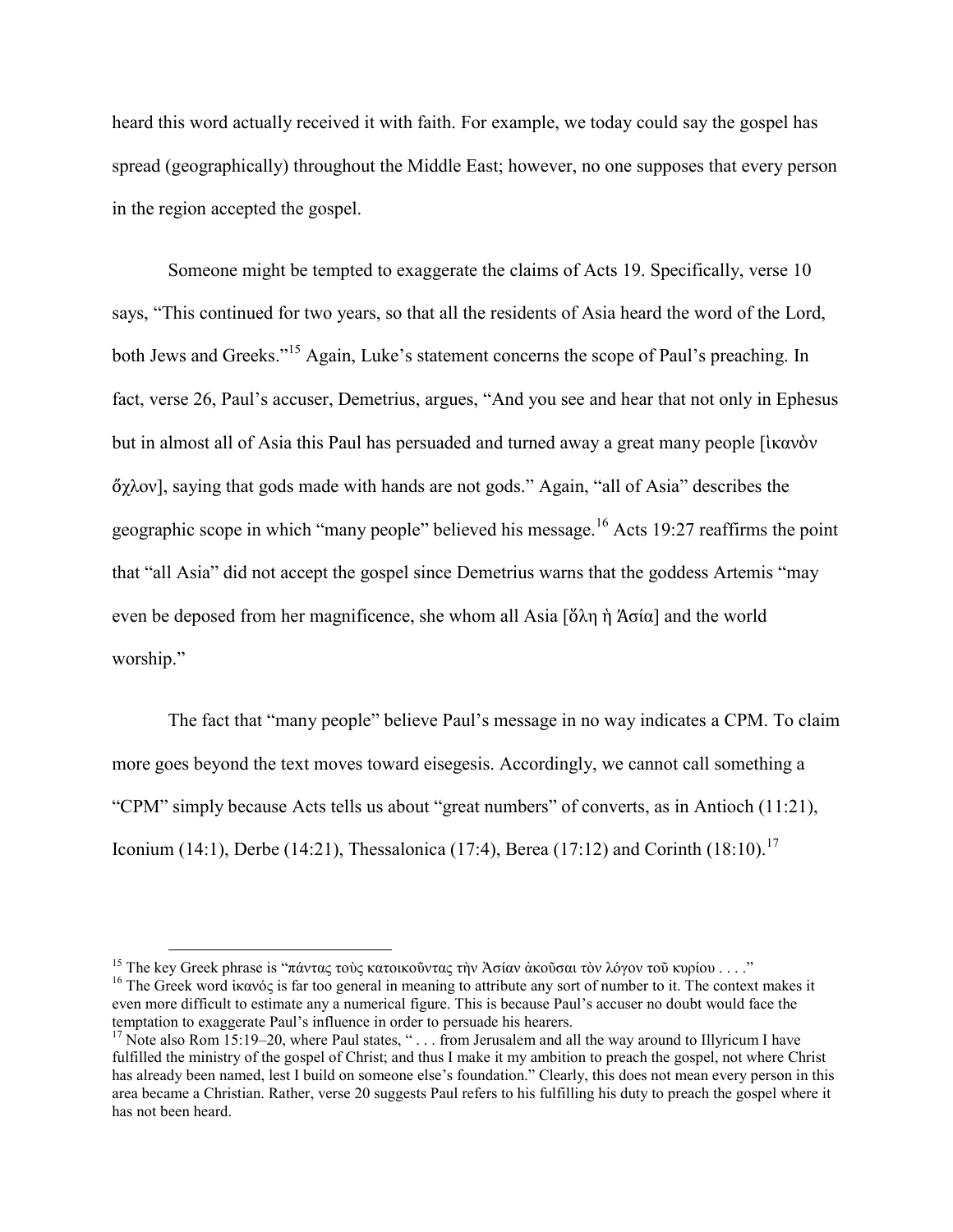We also need to consider time and location in order to assess whether Paul established a CPM. The specificity of the biblical account suggests that Paul would not have "passed" a CPM assessment. According to Acts 20:31, Paul spent three years in Ephesus. This appears to be the longest period of time Paul spent in any one city during his missionary journeys. He spent two years jailed in Jerusalem (Acts 24:27) and Rome (Acts 28:30). We know nothing of his church planting influence in those two cities during that period. Paul also spent 18 months in Corinth (Acts 18:11). Paul simply did not routinely spend sufficient time in any particular place to meet the criteria set by CPM assessors. $18$ 

To lengthen time frame of reference beyond 2–3 years, one would need to include the entire geographic scope of Paul's missionary travels.<sup>19</sup> However, such a large area covering so many different provinces and local cultures stretches beyond usefulness Garrison's criteria that a CPM occurs within "a given people group or population segment." Even if one accepted so vast a territory as reasonable, we still have no numbers to state how many churches Paul planted and how fast they grew.

The considerations above raise serious concerns about CPM theory's use of the Bible. This article primarily focuses on empirical measures like numerical growth, time of increase, and location. Nevertheless, these observations should cause us to reflect on other criteria used to assess CPMs. We should examine other aspects of CPM theory to discern whether they directly

 $18$  Let me add a few comments about Paul's ministry to the Ephesians. Acts 20:31 looks back to make a summary statement about Paul spending "three years" in Ephesus. When we look more closely, we can see that Paul at times left and returned to the city. It seems that the longest continuous stretch of time was "two years" (Acts 19:10).  $<sup>19</sup>$  In particular, it seems Paul's second and third missionary journeys were longer that the first.</sup>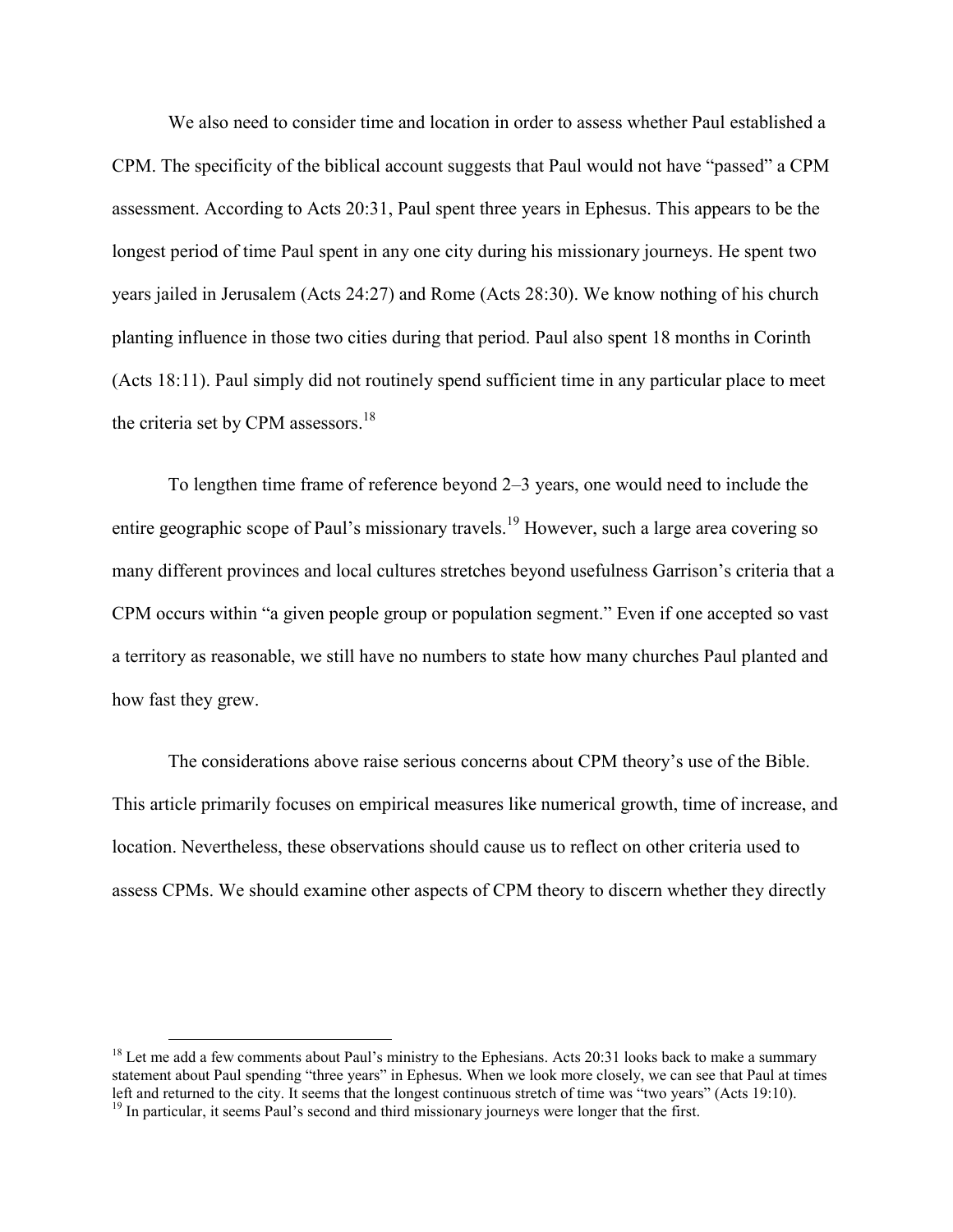derive from Scripture?<sup>20</sup> If not, to what degree are they arbitrary assertions of CPM practitioners?

## **Practical Consequences with Confusing the Bible and CPM Theory**

What practical consequences result from using the Bible to affirm CPM-theory? We have seen that there is no evidence of any "CPM" in the Bible. Although we see many new believers and churches started in the book of Acts, we should not correlate that work of God with a contemporary theory. Otherwise, we force our own criteria back into the text and wrongly use biblical authority to support our "best practices." Massey's summary is helpful.

CPM missiology moves from the descriptive to the establishment of strategic principles. The inescapable implication is that if applied correctly this methodology will produce results because you are following God's laws of working. The approach at developing CPM methodology also raises questions regarding the use of a purely empirical method of discovering God's ways of working in redemption (observation and reverse engineering) and the use of Scripture alone as a sufficient guide to revealing how God works and informing missiological methods. Is the group of CPM practitioners (perhaps unknowingly) claiming a certain level of "inspiration" and authority for their method?<sup>21</sup>

In what follows, I will suggest some of the main problems that follow from confusing

theory and theology.

 $\overline{a}$ 

First, missionaries, agencies, and sending churches begin to have wrong expectations.

People expect large numbers of conversions and church plants to occur when CPM-oriented

methodologies are used. After all, if CPMs are seen as normal in the Bible, then why shouldn't

 $20^{\circ}$  For example, CPM practitioners lay special stress on the fact that CPM churches are led by locals rather than outside missionaries. How far does this extend? What are we to make of the fact that Paul was an outsider from Tarsus and Judea? Likewise, near the end of Paul's ministry, he leaves Timothy to remain in Ephesus due to problems in the church (1 Tim 1:3ff). In fact, Paul continues to give instruction about the qualifications and responsibilities of church leaders (1 Tim 3). To what degree was this church, in whom Paul had invested more than anyone else, still dependent on outside leaders?

 $^{21}$  Massey, "Wrinkling Time," 110.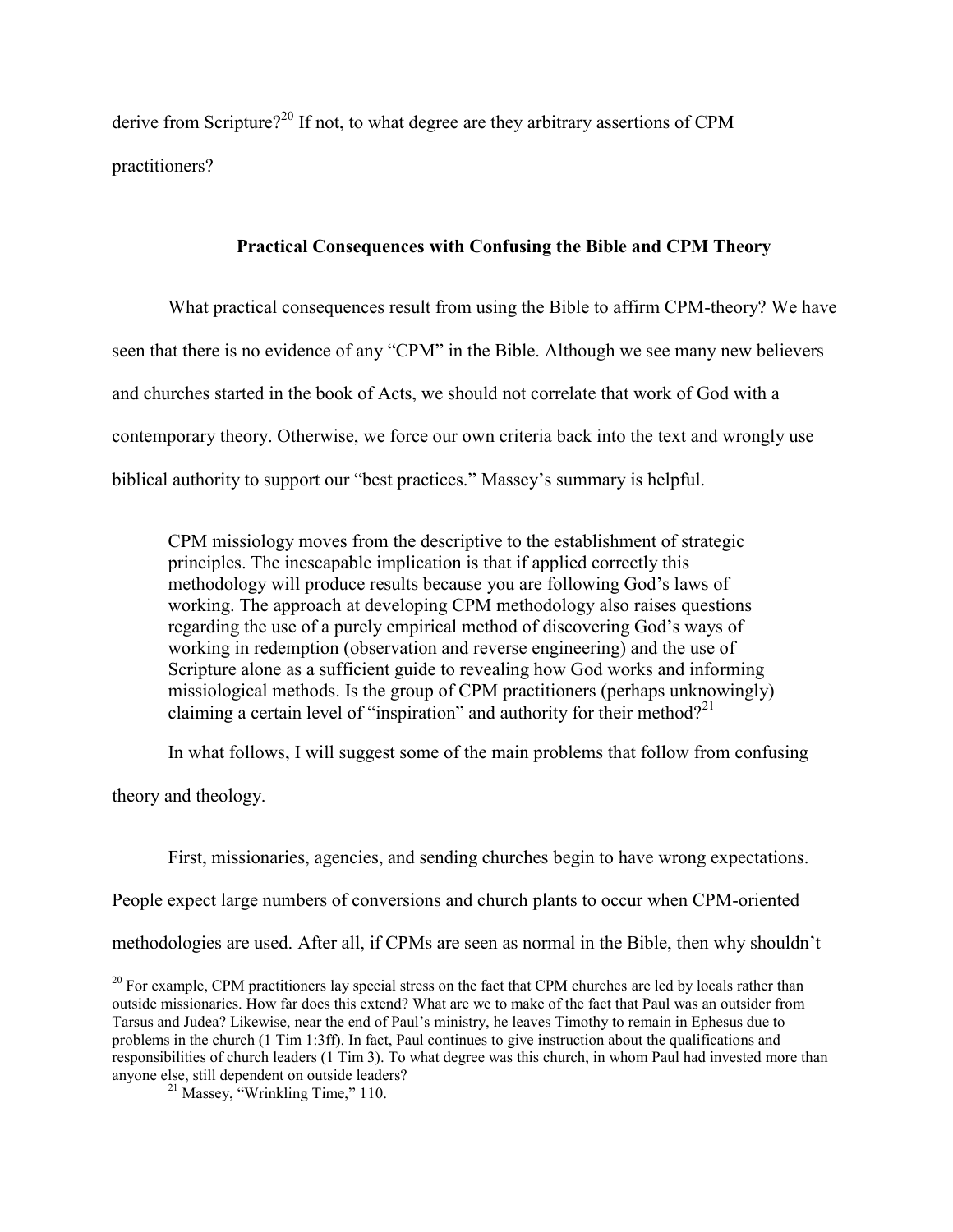they be just as typical today? What is perceived as "normal" can quickly be regarded as "normative"

Second, people can uncritically use weak (e.g. overly pragmatic) methodologies under the guise of biblical authority. If CPMs are in the Bible and CPMs are assessed according to annual percentage of growth, then it will not be long before pragmatism sets it. Practitioners will use whatever method promises the fastest result.

Third, when people do not satisfy the set criteria for a CPM, this creates a sense of failure that hinders missionary labor. They become discouraged that they could not do what Paul supposedly did. One missionary states this very directly:

Missionaries not experiencing the rapid reproduction of churches get discouraged. This methodology sets up 99 percent of missionaries for certain failure, because if no CPM occurs, most missionaries feel as though they have failed.<sup>22</sup>

Thus, CPM theory contributes to attrition among missionaries.

Fourth, by granting CPM theory some degree of biblical authority, missionaries and agencies might be tempted to distort or misreport the number of new converts and churches. Of course, this may not be done overtly. Perhaps, a missionary may report a figure that is more of a generous estimation than an actual account of the facts. Likewise, missionaries may subtly put increased pressure on national partners to report higher numbers; in an effort to save face or receive funding, local Christians may inflate the data. For instance, where exact figures are not available, one may consistently give the "benefit of the doubt" to higher numbers. Other scenarios could also be imagined.

<sup>&</sup>lt;sup>22</sup> J. Gerald Harris, "Shining the spotlight on the IMB's church planting movement," 24 May 2007. Accessed: 9 Oct 2013. Online: http://www.christianindex.org/3270.article.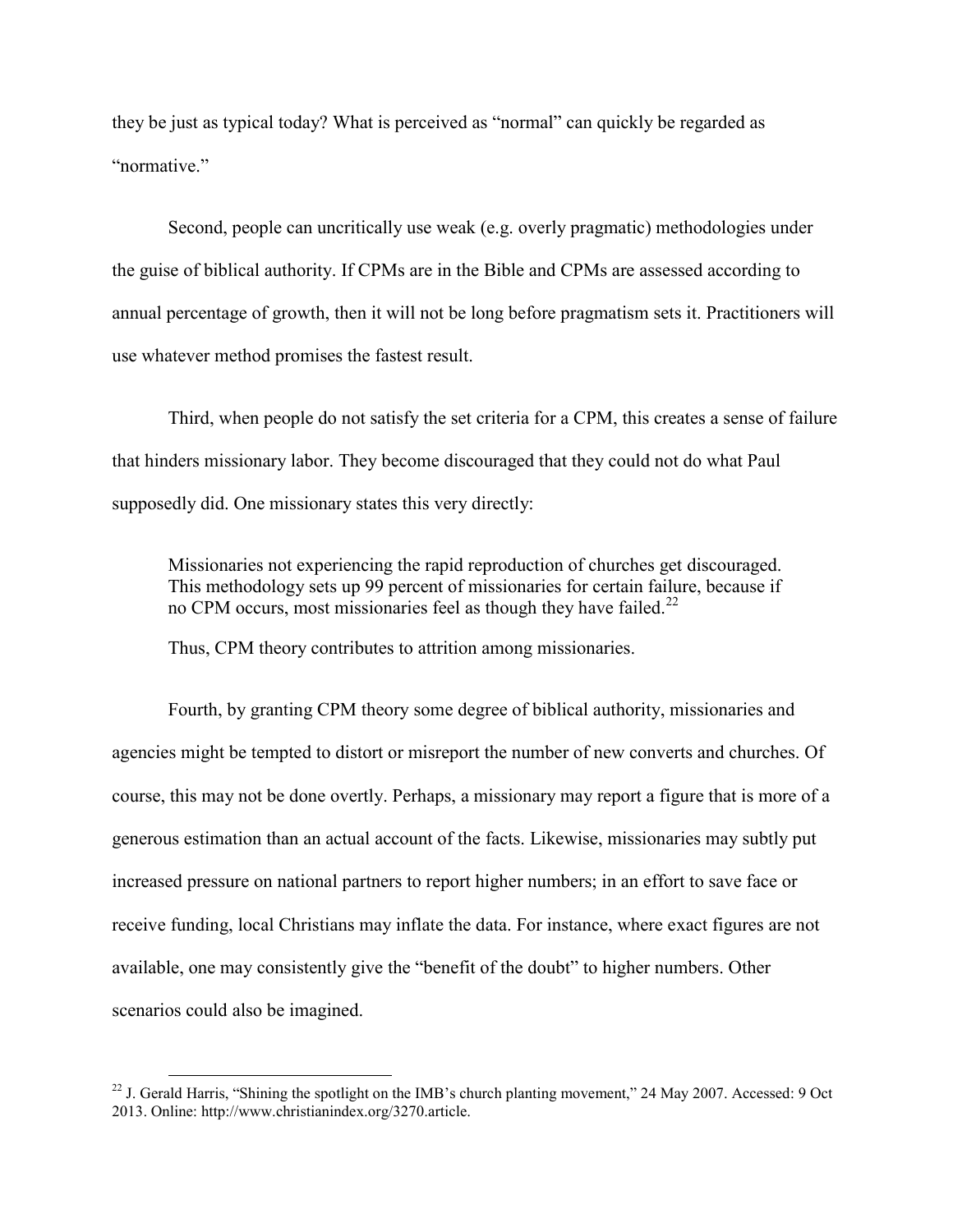Fifth, Christians and missionaries in particular are assessed by standards not at all found in the Bible. Quantitative measures are inherently specific but are not in the Bible. Qualitative markers (like the fruit of the Spirit) are explicit in Scripture but can easily get minimized because, as one field researcher once told me, "You can't put a number to things like patience, . . . ." When so much depends on what can be quantified, faithfulness quickly becomes synonymous with numerical fruitfulness.

Sixth, CPM theory's use of the Bible leads to a selective reading of Scripture. What about texts that suggest that God does not always intend to bring about a CPM? For example, God told Isaiah, Jeremiah, and Ezekiel, from the beginning of their ministry, that they were to preach his message *even though* no one would listen to them (Isa 6:8–13; Jer 1:19; 7:27; Ezek 3:7). In other words, God had no plans for anything like a CPM, as it were, emerging within Israel.

Seventh, imbuing CPM theory with Scriptural authority justifies substandard biblical interpretation in the name of evangelism. As we have seen, there is a great gulf between Scripture and CPM theory. We must resist the temptation to commandeer the Bible on our missionary journeys in order to arrive at a CPM.

Eighth, CPM theory in practice uses the Bible to narrow the profile of an ideal missionary leader. In order to manage or implement a CPM, one especially needs to be proficient at administration or networking. As helpful as these skills are, they are not the prominent characteristics of the Christian leadership we find explicit in the Bible. We must still be slow to turn Paul into a modern-day field strategist, spending his days typing emails, approving budgets, among other essential tasks needed to assist front-line evangelists and church planters.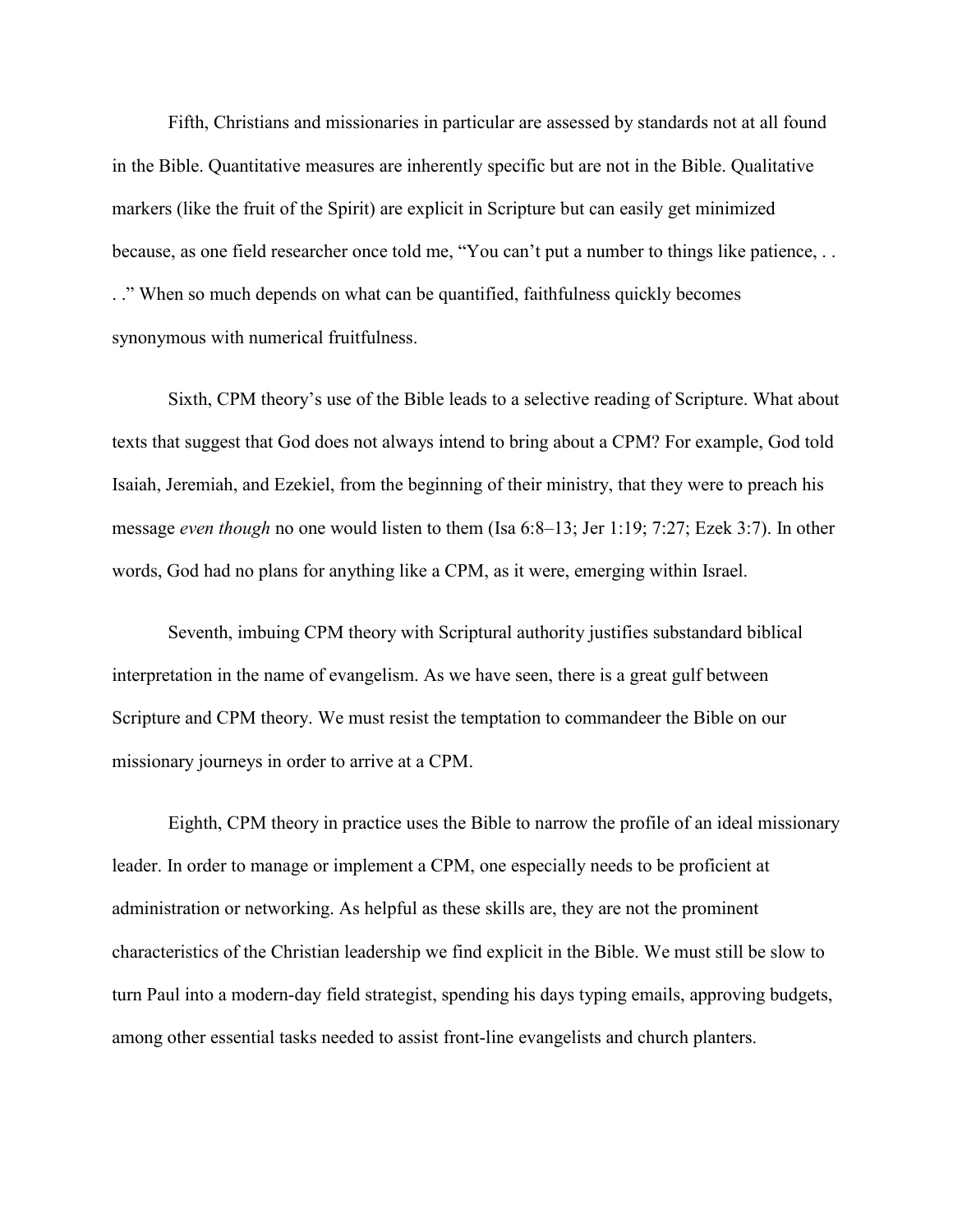Ninth, by fusing the Bible and CPM theory, one may ironically discriminate against or discourage those who are more theological rather than pragmatically oriented. For reasons already stated, many with advanced theological training may decide not to become missionaries. For those who do, they may not be allowed to use this critical gifting. Perhaps, where CPM ethos is strongest, pragmatic leaders will look down on someone with a PhD in theology or biblical studies because they are fearful that he will be concerned more with "head knowledge" than obedience. I once heard a missions leader make an astute observation: CPM theorists talk a lot about the resume of Peter and John (being unschooled, ordinary men) but immediately point to the results of Paul, who was very educated.

In some contexts, a missionary may be theologically convicted to be slower to baptize or report "professions of faith" for fear that a "new convert" is simply trying to give them face. Likewise, in many cultures, people may have a pluralistic or functional view of religion. In that case, a profession of faith can easily be regarded as another religious tool to gain some blessing. These dynamics and concerns are not conducive to generating the kind of numbers required to pass a CPM assessment.

Finally, CPM theory's use of the Bible naturally pressures missionaries to eliminate activities that potentially slow the rapidity of short-term growth. For all practical purposes, obedience is reduced almost exclusively to evangelism. After all, one can count "professions of faith" but not necessarily fruit of the Spirit. Ministries like theological training, family ministry, and the care of orphan and widows will eventually be cut from people's master strategies.